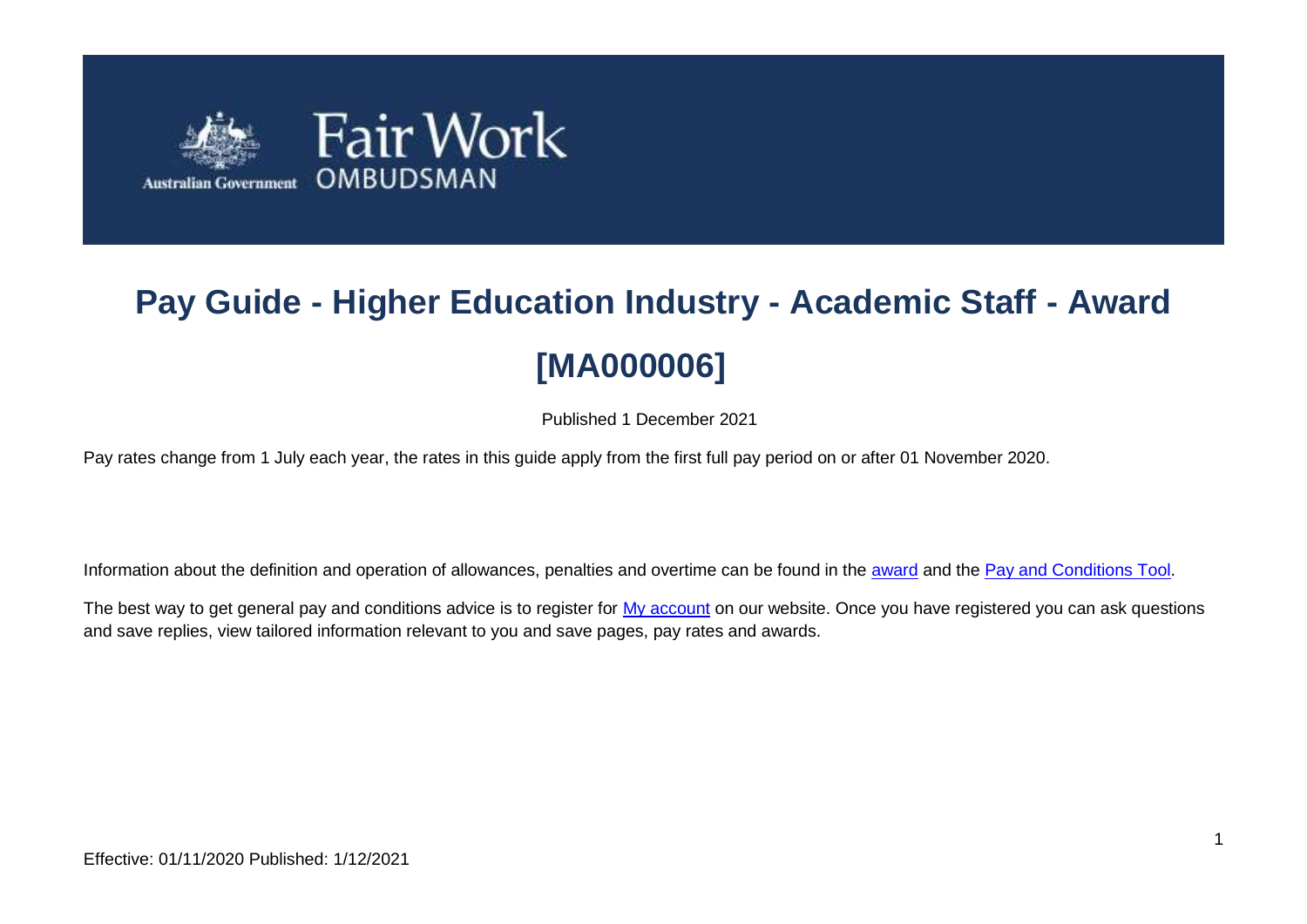# **Rates of pay**

### **Full -time & part -time**

| <b>Classification</b> | Hourly pay rate |
|-----------------------|-----------------|
| Level A1              | \$27.29         |
| Level A2              | \$28.38         |
| Level A3              | \$29.48         |
| Level A4              | \$30.50         |
| Level A5              | \$31.32         |
| Level A6              | \$32.21         |
| Level A7              | \$33.10         |
| Level A8              | \$33.99         |
| Level B1              | \$35.35         |
| Level B2              | \$36.38         |
| Level B3              | \$37.41         |
| Level B4              | \$38.43         |
| Level B5              | \$39.46         |
| Level B6              | \$40.48         |
| Level C1              | \$41.51         |
| Level C2              | \$42.54         |
| Level C3              | \$43.56         |
| Level C4              | \$44.59         |
| Level C5              | \$45.61         |
| Level C6              | \$46.64         |
| Level D1              | \$48.35         |
| Level D <sub>2</sub>  | \$49.71         |
| Level D3              | \$51.08         |
| Level D4              | \$52.45         |
| Level E               | \$59.97         |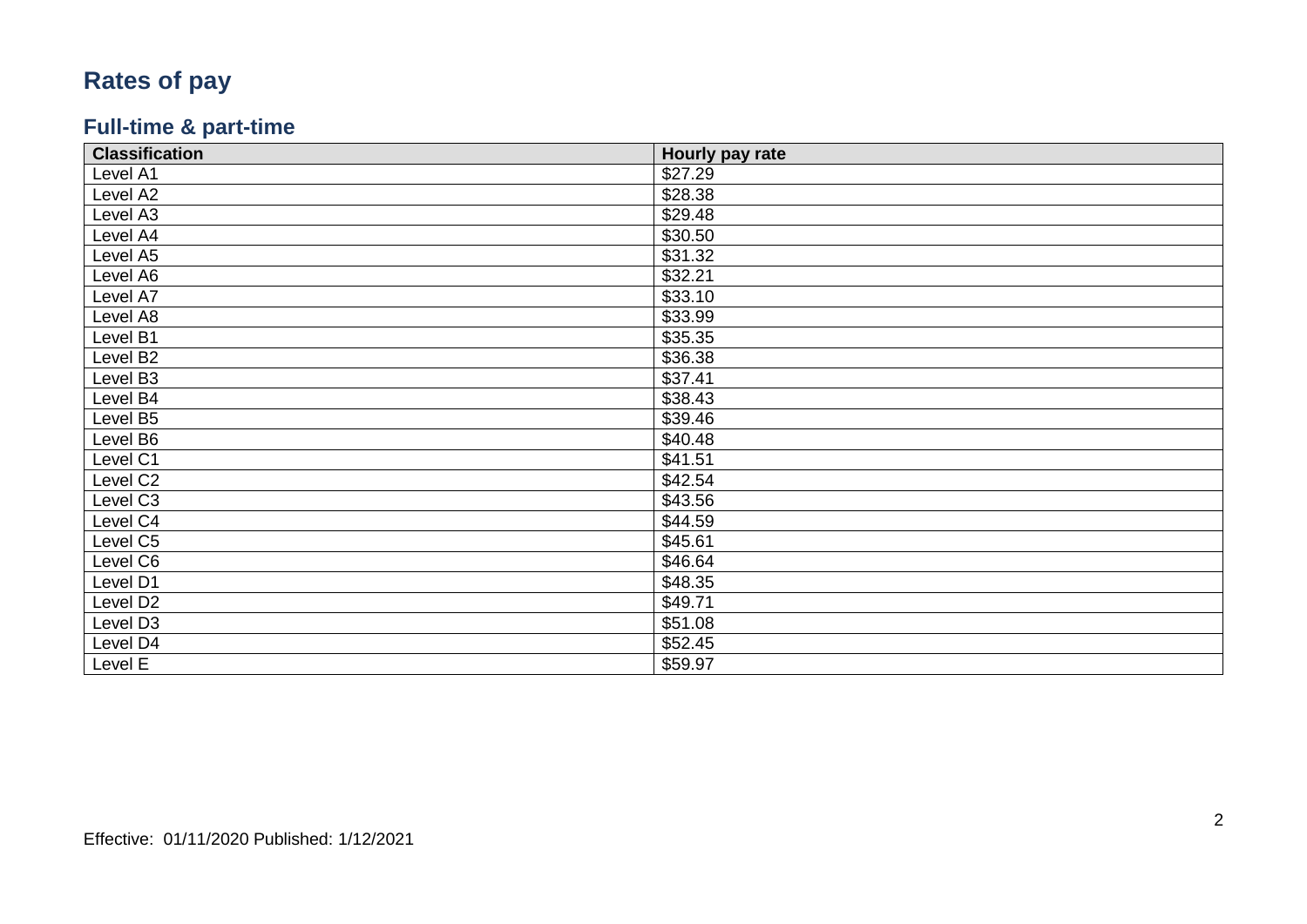## **Casual**

| <b>Stream</b>                                                                                                                | <b>Casual pay rate</b> |
|------------------------------------------------------------------------------------------------------------------------------|------------------------|
| Lecturing                                                                                                                    |                        |
| Basic lecture (1 hour of delivery and 2 hours of associated working time)                                                    | \$136.43               |
| Developed lecture (1 hour of delivery and 3 hours associated working time)                                                   | \$181.93               |
| Specialised lecture (1 hour of delivery and 4 hours associated working time)                                                 | \$227.40               |
| Repeat lecture (1 hour of delivery and 1 hour associated working time)                                                       | \$90.93                |
| <b>Tutoring</b>                                                                                                              |                        |
| Tutorial (1 hour of delivery and 2 hours associated working time)                                                            | \$106.45               |
| Repeat tutorial (1 hour of delivery and 1 hour associated working time)                                                      | \$70.95                |
| Tutorial (1 hour of delivery and 2 hours associated working time) (where academic holds Doctorate)                           | \$120.82               |
| Repeat tutorial (1 hour of delivery and 1 hour associated working time) (where academic holds Doctorate)                     | \$80.51                |
| <b>Musical accompanying</b>                                                                                                  |                        |
| Musical accompanying (1 hour of delivery and 1 hour preparation time)                                                        | \$70.95                |
| Musical accompanying (1 hour of delivery and 1 hour preparation time) (where academic holds Doctorate)                       | \$80.51                |
| Undergraduate clinical nurse education                                                                                       |                        |
| Little preparation required (1 hour of delivery and 0.5 hours associated working time)                                       | \$53.23                |
| Normal preparation time is required (1 hour of delivery and 1 hour associated working time)                                  | \$70.95                |
| Little preparation required (1 hour of delivery and 0.5 hours associated working time) (where academic holds Doctorate)      | \$60.40                |
| Normal preparation time is required (1 hour of delivery and 1 hour associated working time) (where academic holds Doctorate) | \$80.51                |
| <b>Marking rate</b>                                                                                                          |                        |
| Standard marking                                                                                                             | \$35.45                |
| Marking as a supervising examiner, or marking requiring a significant exercise of academic judgment appropriate to an        | \$45.48                |
| academic at level B status                                                                                                   |                        |
| Standard marking (where academic holds Doctorate)                                                                            | \$40.27                |
| Marking as a supervising examiner, or marking requiring a significant exercise of academic judgment appropriate to an        | \$45.48                |
| academic at level B status (where academic holds Doctorate)                                                                  |                        |
| Other required academic activity                                                                                             |                        |
| If academic does not hold doctoral qualification or perform full subject coordination duties                                 | \$35.45                |
| If academic holds doctoral qualification or performs full subject coordination duties                                        | \$40.27                |